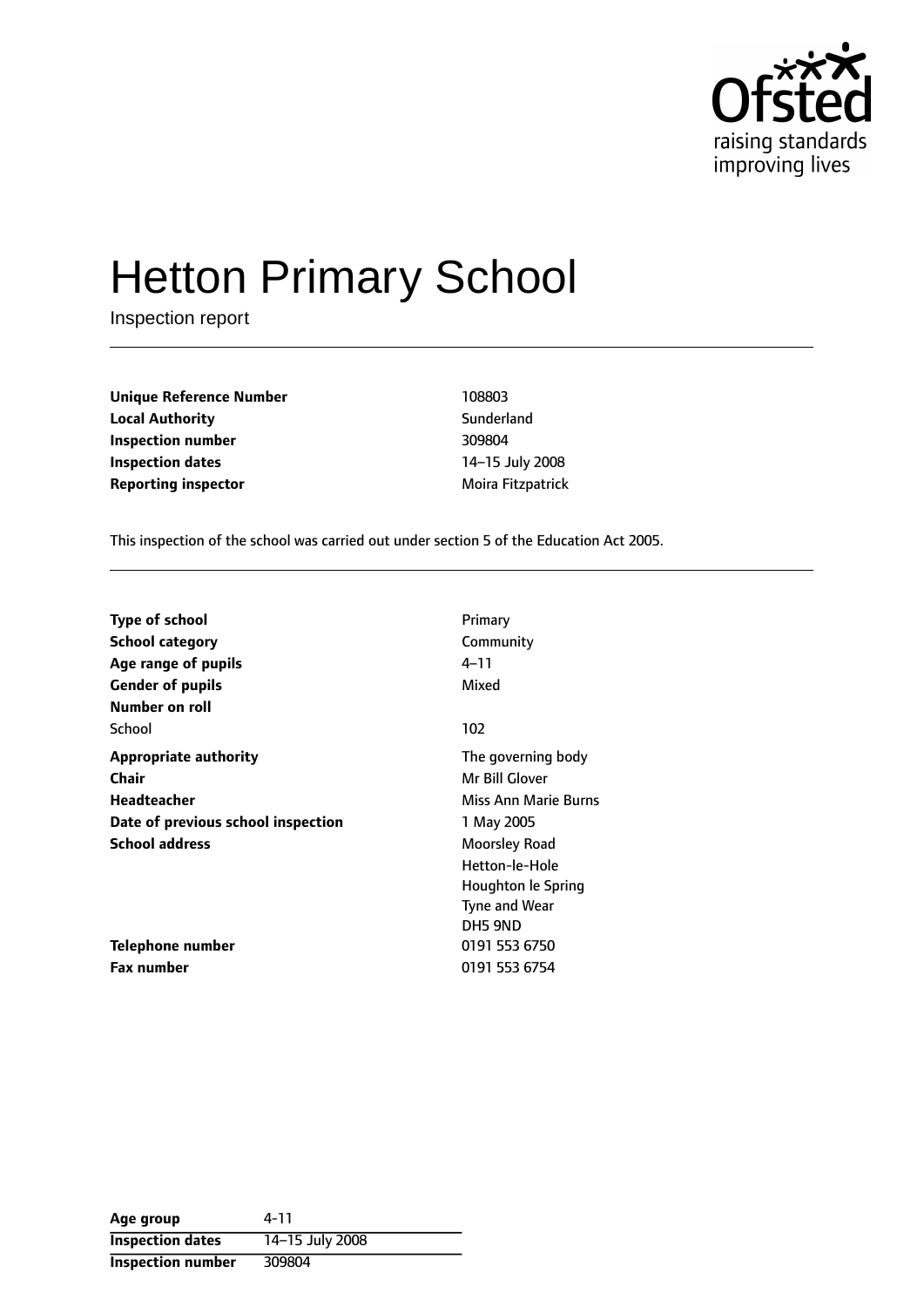.

© Crown copyright 2008

#### Website: www.ofsted.gov.uk

This document may be reproduced in whole or in part for non-commercial educational purposes, provided that the information quoted is reproduced without adaptation and the source and date of publication are stated.

Further copies of this report are obtainable from the school. Under the Education Act 2005, the school must provide a copy of this report free of charge to certain categories of people. A charge not exceeding the full cost of reproduction may be made for any other copies supplied.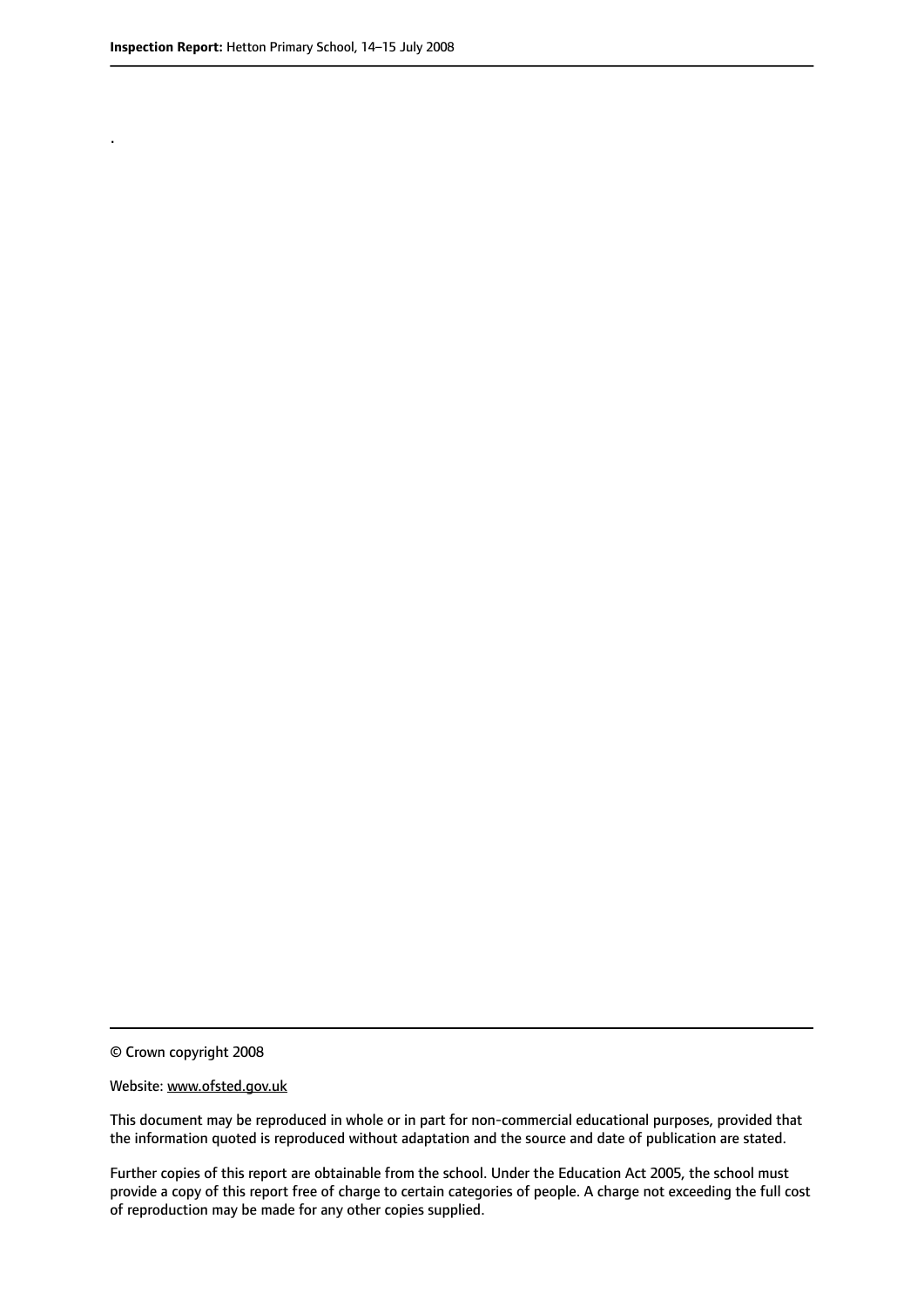### **Introduction**

The inspection was carried out by an Additional Inspector.

### **Description of the school**

The school is smaller than average and almost all pupils are from White British heritage. There are no pupils who speak English as an additional language. The school is set in an area of fairly high social and economic disadvantage. The proportion of pupils eligible for free school meals is above average. There is an average proportion of pupils with learning difficulties and/or disabilities. More pupils join or leave the school during the year than in most other schools. The pupils in Years 1 to 5 are taught in 3 mixed-age classes.

#### **Key for inspection grades**

| Grade 1 | Outstanding  |
|---------|--------------|
| Grade 2 | Good         |
| Grade 3 | Satisfactory |
| Grade 4 | Inadequate   |
|         |              |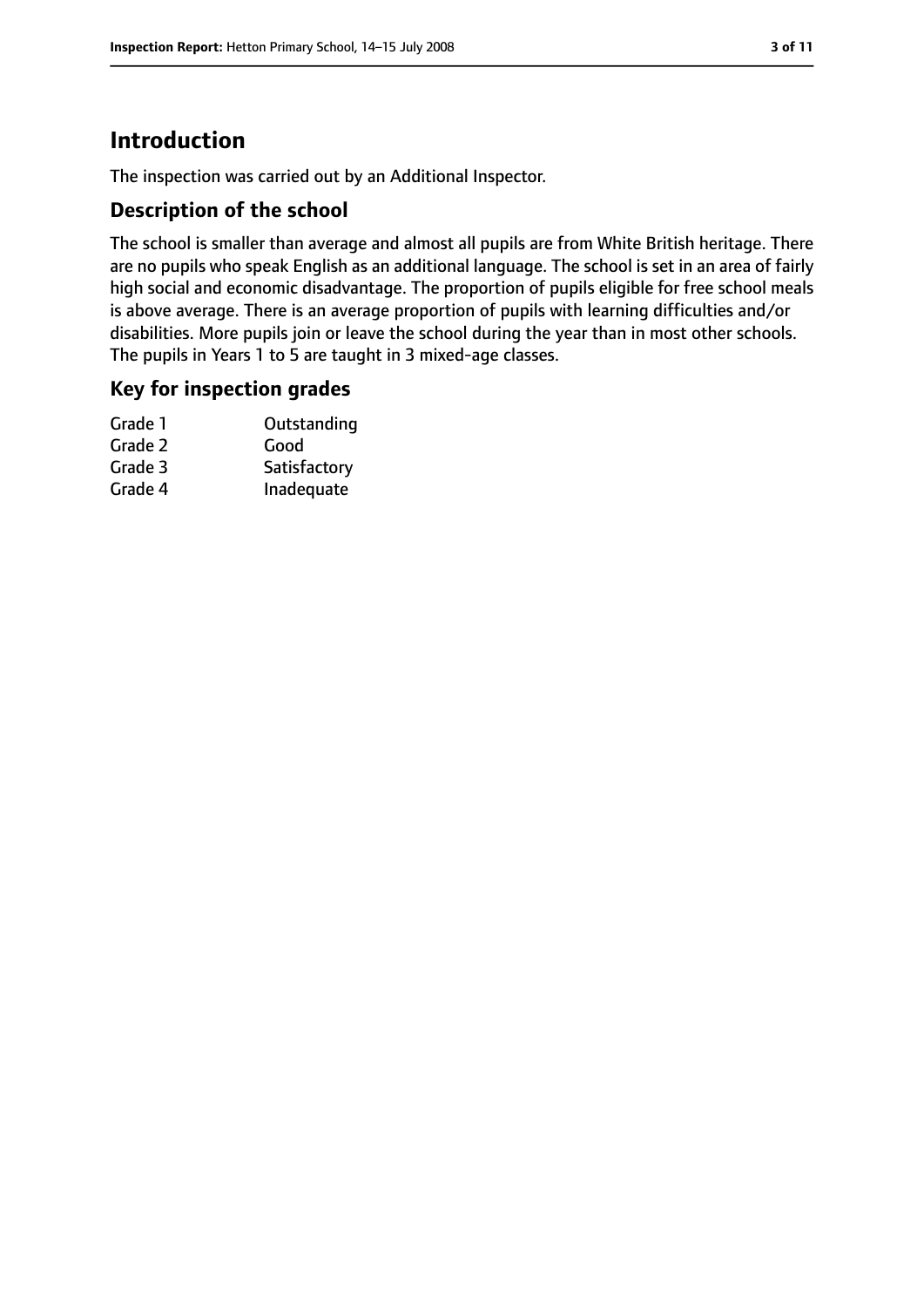### **Overall effectiveness of the school**

#### **Grade: 2**

This small school has a very warm, happy family atmosphere. It is a good school where pupils achieve well to reach average standards from low starting points when they join the school. Most pupils in Year 6 met their targets in the 2008 national tests. Results in science were the best the school has ever had. Every pupil reached the expected level and almost half reached the higher level. In mathematics a few pupils did not reach their target, and because of the small numbers in the group this means that overall results in this subject were below average. Resultsin English showed good progress and targets were met. Pupilsin Year 2 reached average standards in reading, writing and mathematics in the end of year assessments and this represents good progress from their starting points.

Pupils love coming to school and relish the challenges and responsibilities they are given. One boy summed up the views of other children when he said, 'My school is good and joyful.' Pupils' strong personal development is largely the result of an outstanding curriculum which places emphasis on developing their independence and self-esteem. It equips pupils well for the future by giving them a good understanding of a healthy lifestyle and how to stay safe. The school council has made a great contribution to improving the grounds, play facilities and school rules, because as one boy said they have a 'licence to change'. Pupils' excellent citizenship skills have helped them to be selected as the top performing school in the city to win the 'Shining through Citizenship' Award. Pupils in Year 6 are excellent role models for younger children. When they leave the school they are well prepared for the future.

Pupils thoroughly enjoy lessons and say that learning is fun. This is because teaching is good and teachers plan carefully to make work interesting and pitch it at the right level. Sometimes, particularly in Key Stage 2, pupils do not produce as much work in mathematics lessons as they do in English and this slows their progress to satisfactory rather than good. The school has begun work on monitoring this to ensure that progress in mathematics returns to good. Teachers place good emphasis on developing pupils' creativity, thinking and problem solving skills. Pupils are delighted with the topics they have worked on this year such as 'How to attract more birds to the garden', making a pop-up book for younger children or designing and making a frieze about the Sunderland legend of the Lambton Worm. The outstanding provision for art within the curriculum results in pupils producing very high quality work in this area. Parents are delighted with the good quality care, guidance and support given to their children. They are confident that staff know their children well and 'have nothing but praise for the way staff support anyone who needs it'.

Leadership and management are good. The headteacher has provided very effective leadership to keep the school moving forward at a good rate since the last inspection. All staff work hard to help the school improve and they succeed. There has been good improvement since the last inspection, especially in raising standards in science and writing, and in developing the curriculum. Governors give good support and are proud of the school's well deserved good reputation in the community.

#### **Effectiveness of the Foundation Stage**

#### **Grade: 3**

Provision in the Foundation Stage is satisfactory. Children start school in the Reception class with skills that are below what is typical for their age. Their language and communication skills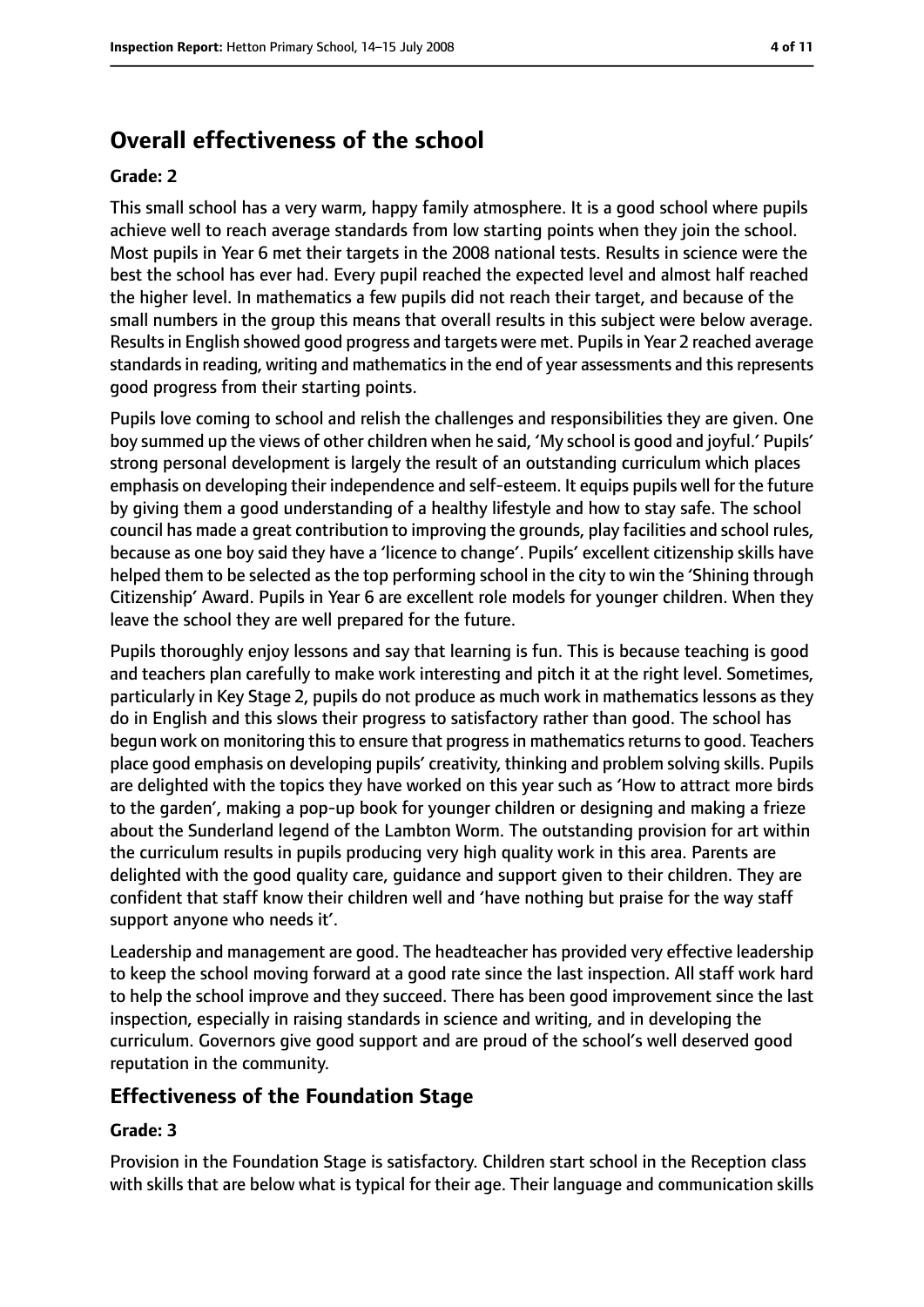are particularly low. Although the children make satisfactory progress overall during their year in Reception they do not reach the level expected by the time they start in Year 1. The children make good gains in their personal, social and emotional development. Children feel safe and secure and are ready to learn because of the warm, caring relationships they have with staff. Well established routines help them to become independent and confident, so that they make decisions for themselves and choose which activities they will do. Children's learning is slowest in language and communication. Although these skills are low on entry the children's knowledge of letter sounds are still very weak by the end of Reception, because they do not have enough opportunitiesto develop these aspects of their learning. Teaching, the curriculum and leadership and management are satisfactory. Parents speak highly of the good links they have with Reception staff and of how happy their children are at school.

### **What the school should do to improve further**

- Raise standards and improve pupils' progress in mathematics in Key Stage 2.
- Raise standards in language and communication skills by the end of Reception and improve children's knowledge of letters and sounds.

### **Achievement and standards**

#### **Grade: 2**

Pupils reach average standards and their achievement is good. This is because they make good progress from below average starting points on joining Year 1. In 2007, Year 2 pupils reached average standards in reading, writing and mathematics in their end of year teacher assessments. In reading an above average number of pupils exceeded the level expected for their age. This year pupils reached similar standards, though no pupil has reached the higher level. Standards in Year 6 are average overall, though there are some variations in standards between subjects. In English they are average, in science above average and in mathematics standards are below average. While results in mathematics have improved this year as a result of the school's response to some pupils not meeting their targets in 2007, they are still below average for pupils at the end of Year 6. Standards in Year 5 are higher and school data indicates that standards in mathematics are set to return to average next year. Pupils with learning difficulties and/or disabilities make the same progress as others because they are effectively supported by teachers' planning and well trained teaching assistants.

### **Personal development and well-being**

#### **Grade: 2**

Pupils' personal development, including their spiritual, moral, social and cultural development, is good. Pupils love coming to school, they enjoy everything on offer and their attendance is good. They say they feel safe and secure and know that adults will look after them if they have concerns or problems. They show care and consideration for each other because of the excellent example that is set by all adults in the school. Pupils have a good awareness of how to stay healthy and know the benefits of taking plenty of exercise. They behave well and form very good relationships with each other, so that classrooms are calm, happy places in which to learn. All pupils make a very good contribution to helping the school run smoothly and to the wider community. Year 6 pupils make an exceptional contribution to running the school and helping it to improve. They eagerly take on responsibilities, such as looking after younger children, acting as prefects or organising and leading assemblies. By the time they leave, pupils are mature, responsible young people well equipped for the future.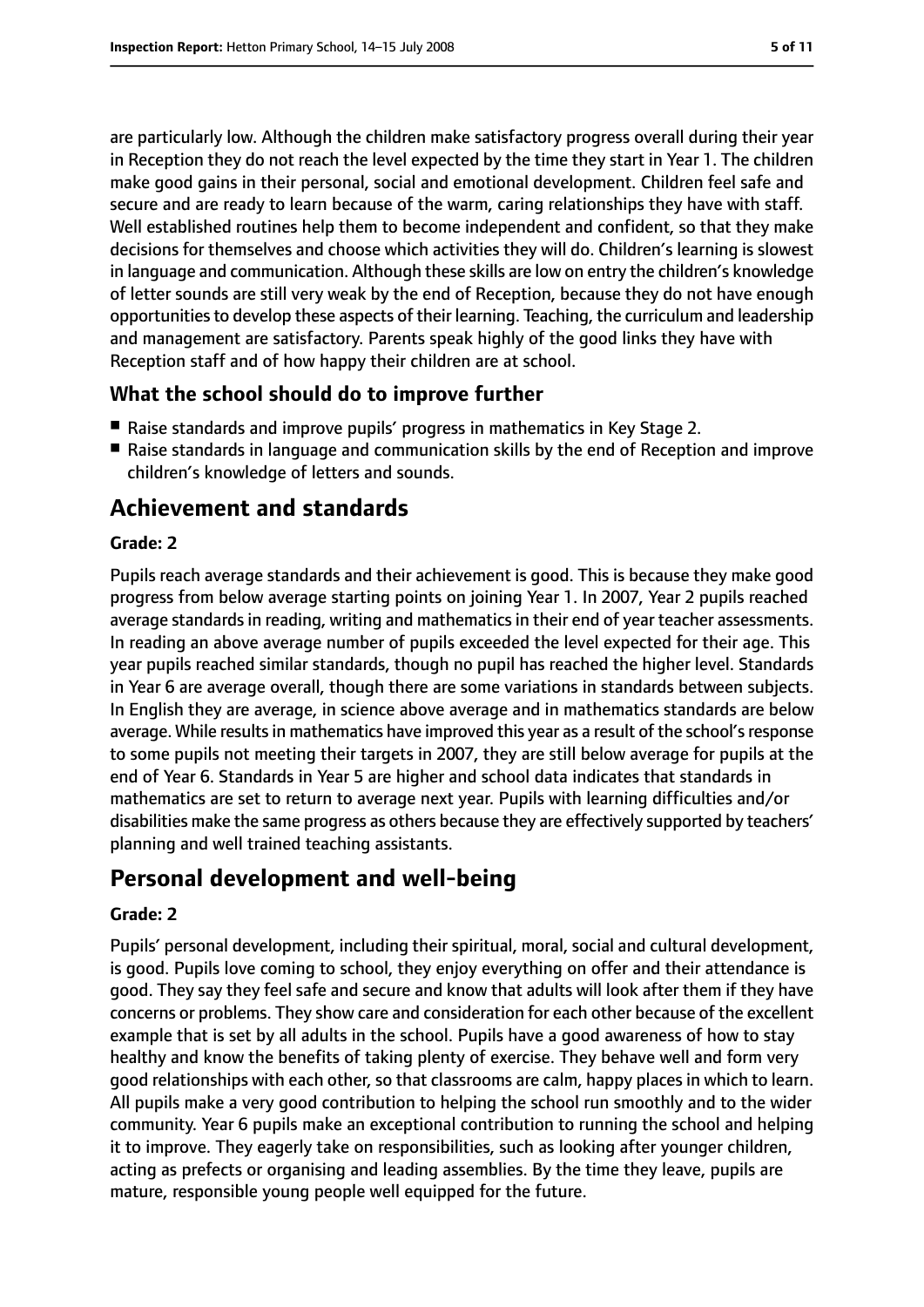## **Quality of provision**

### **Teaching and learning**

#### **Grade: 2**

The quality of teaching and learning is good, with some very good and outstanding teaching seen during the inspection. Teachers plan carefully to meet the needs of the different abilities and ages in each class. They make clear to pupils what they will learn in each lesson and check pupils' understanding at the end of the lesson. In the best lessons teachers check on progress during the lesson and this helps remind pupils what they are working towards, as well as letting the teacher know how well they are progressing. Pupils say that learning is fun, and this is because of the varied practical and 'real life activities' they do. The high quality displays of their Creative Journeys work demonstrate how well pupils work together to solve real life problems. Where teachers' expectations are high, pupils' learning moves at a brisk rate. This is most often seen in English, and less so in mathematics, where some teachers do not set challenging enough targets for independent work. The school is aware that teachers' assessment of pupils' learning is generally more accurate in English than in mathematics and has the further development of assessment as a priority for next year.

#### **Curriculum and other activities**

#### **Grade: 1**

The curriculum is outstanding. It is very well adapted to meet the needs and interests of pupils. Planning for mixed-age classes is good and ensures that all pupils, including those with learning difficulties and/or disabilities, have full access to the curriculum. Planning for literacy, numeracy and information and communication technology is very good. An excellent programme of personal, social and health education ensures pupils know the benefits of a healthy lifestyle, how to stay safe and how to be a good citizen. Provision for art and design and technology are excellent. Very good links with the local secondary school and outside agencies have extended and enriched pupils' learning in the arts, sport and technology. Pupils value the many after-school clubs that give them the opportunity to develop special interests or talents and like the fact that, in their words, there is 'something for children of all ages.' Well planned visits linked to specific curriculum topics are another feature of the provision that is much appreciated by pupils.

#### **Care, guidance and support**

#### **Grade: 2**

The care, guidance and support for pupils are good. Parents are overwhelming in their praise for the way the school cares for their children. They are confident that their children are safe and secure and that staff place the children's happiness at the centre of their work. As one new parent commented, 'My child has changed from a sad little girl to a happy girl thanks to the staff at the school.' All procedures for ensuring child protection and safeguarding are in place. The school's provision for pupils with learning difficulties and/or disabilities is good. Rigorous systems ensure that pupils' needs are identified early and appropriate support is provided for pupils and their families. As a result, pupils feel valued and able to make the same progress in their learning as others. Guidance for learning is good overall, though more specific guidance is needed in mathematics to ensure that pupils make good progress. While teachers give advice to pupils on how to improve, they do not all check that this has been followed, so the impact is reduced.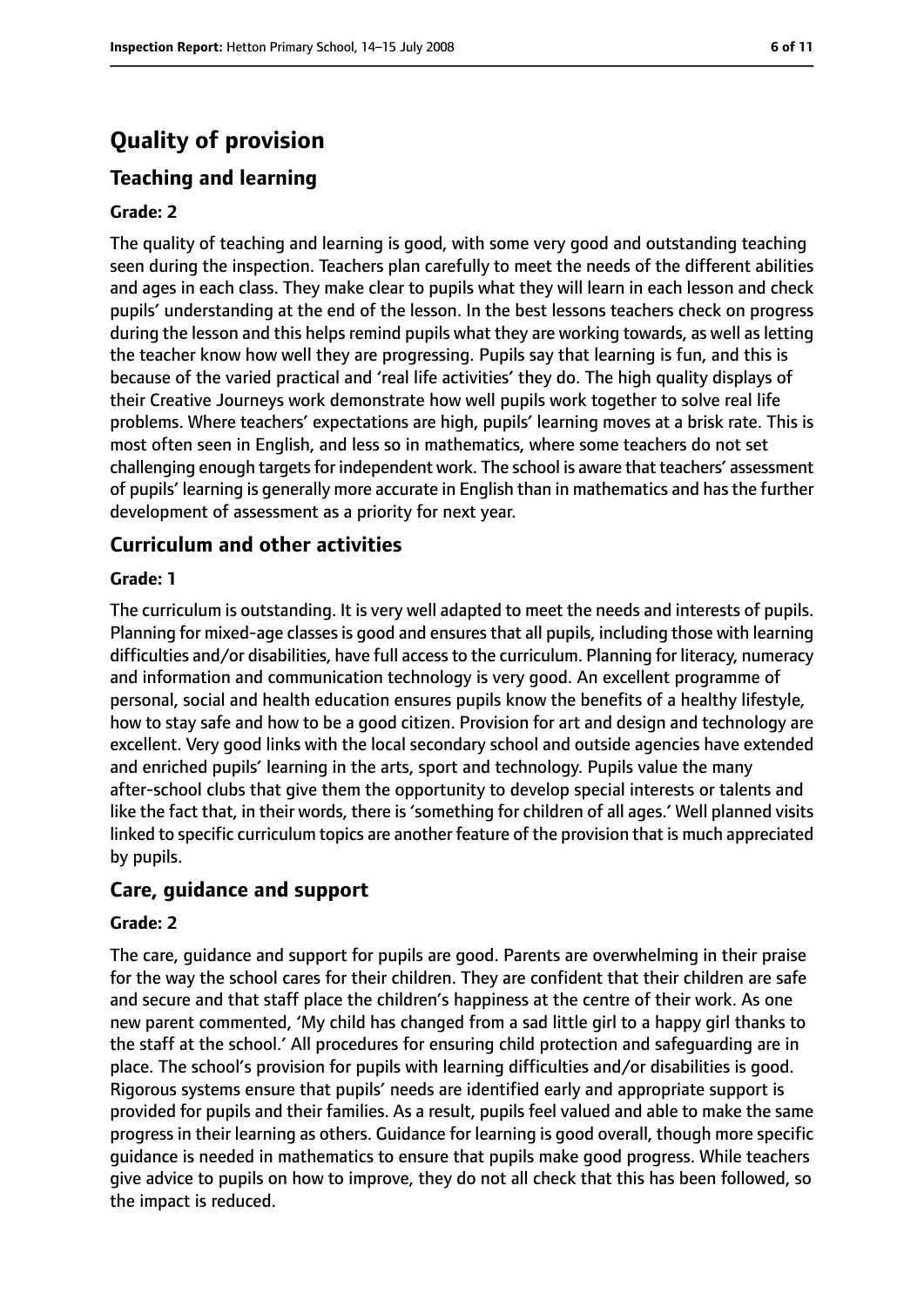### **Leadership and management**

#### **Grade: 2**

Leadership and management are good. The very good leadership and high expectations of the headteacher have guaranteed the school's high reputation in the community, especially with parents. The headteacher and deputy have an accurate picture of the school's strengths and areas for improvement through evaluation of the school's work. Actions are effectively raising standards as can be seen by the successful development in writing managed by the deputy headteacher. The headteacher has developed the role of middle managers very well, so that they too play a key role in improving the school. For example, the numeracy coordinator has a clear grasp of the issues around the dip in mathematics results in Key Stage 2, and has produced a very effective action plan that is already having an impact. The school's strong commitment to every child is clear and the special educational needs leader has been instrumental in developing effective systems to make sure that the needs of these pupils are known and met. Governors give good support to the school and have a thorough knowledge of its strengths and weaknesses from the headteacher's reports, though there is scope for increasing the regularity of their monitoring visits.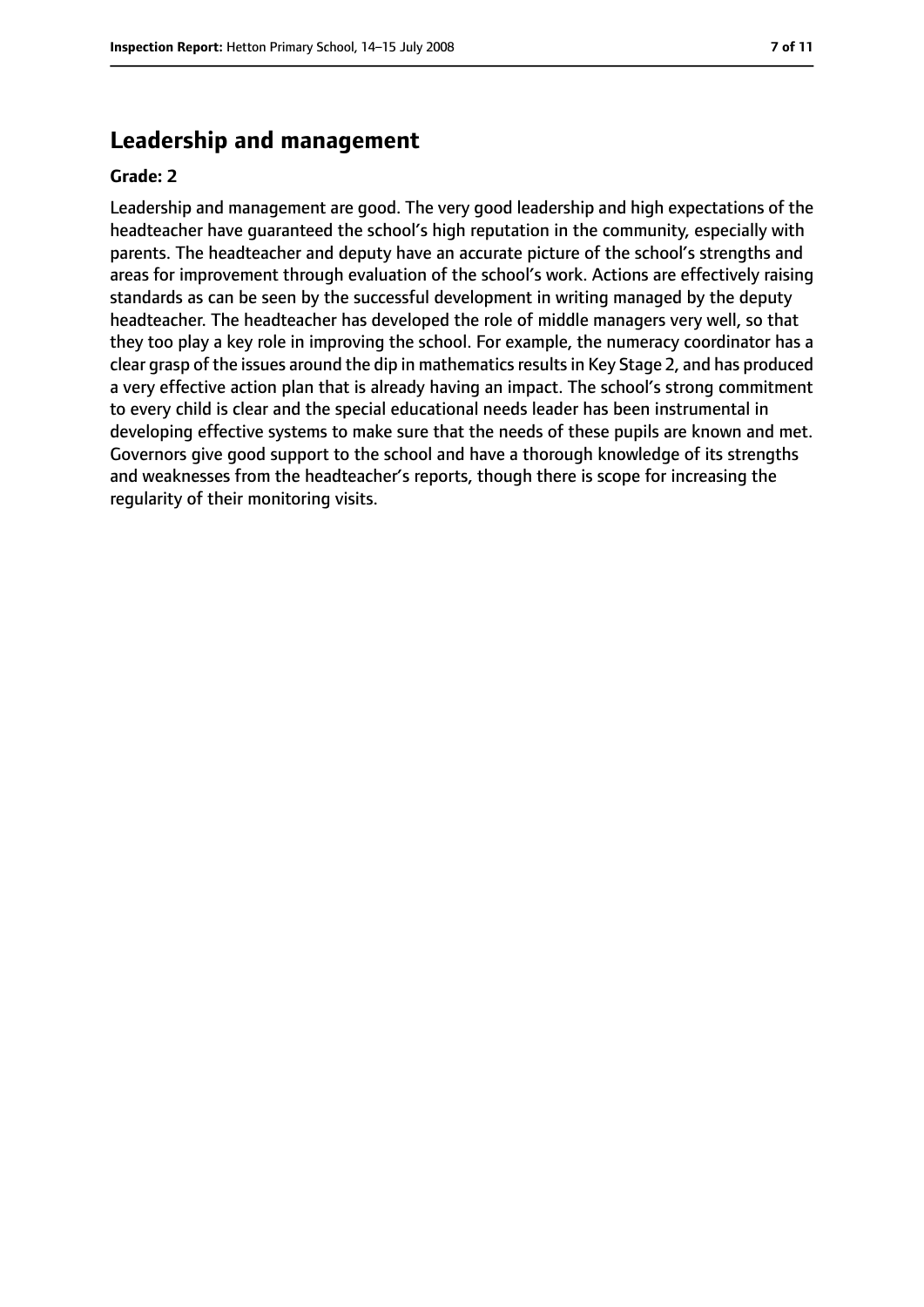**Any complaints about the inspection or the report should be made following the procedures set out in the guidance 'Complaints about school inspection', which is available from Ofsted's website: www.ofsted.gov.uk.**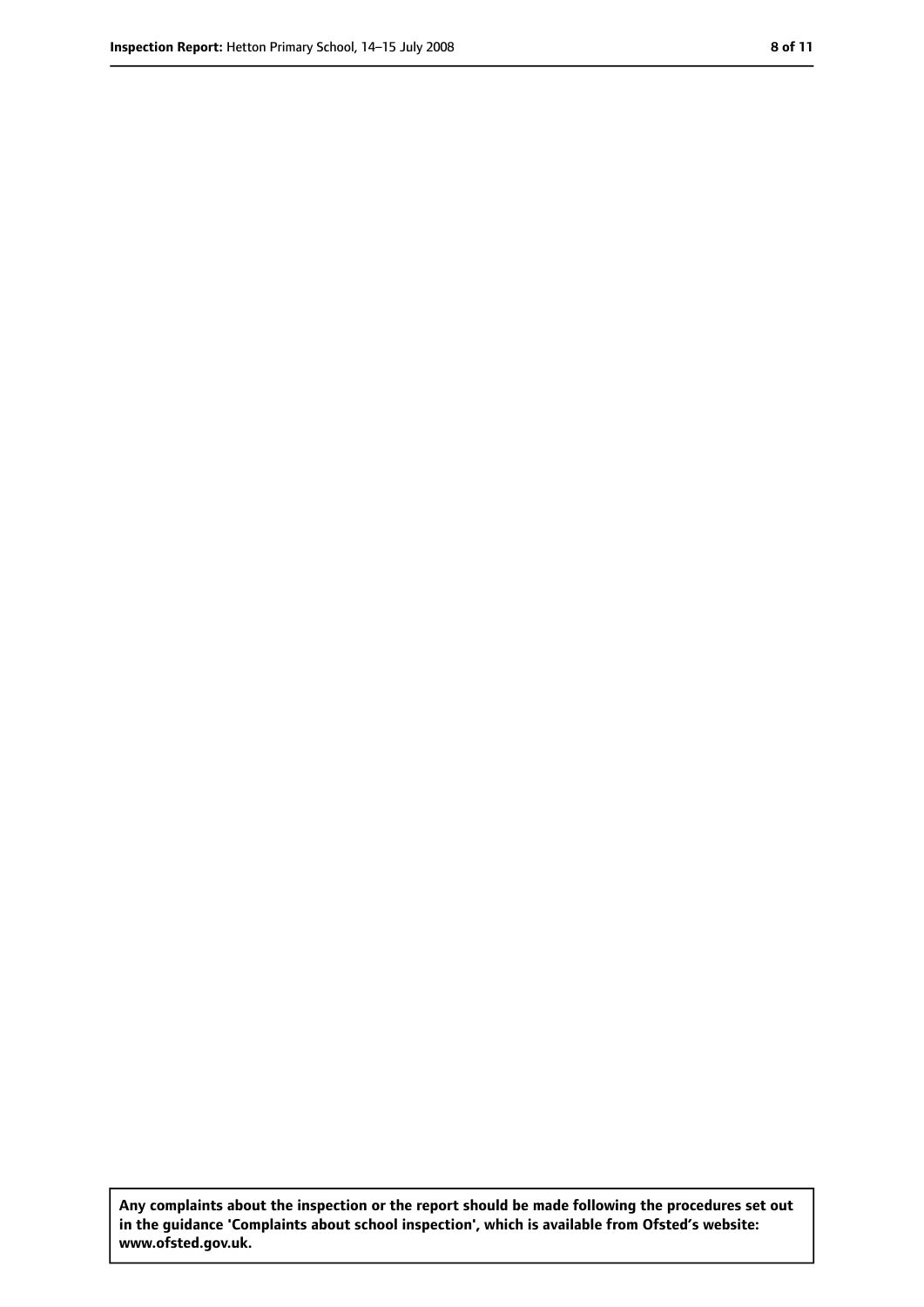#### **Annex A**

### **Inspection judgements**

| $^{\circ}$ Key to judgements: grade 1 is outstanding, grade 2 good, grade 3 satisfactory, and | <b>School</b>  |
|-----------------------------------------------------------------------------------------------|----------------|
| arade 4 inadequate                                                                            | <b>Overall</b> |

### **Overall effectiveness**

| How effective, efficient and inclusive is the provision of education, integrated<br>care and any extended services in meeting the needs of learners? |     |
|------------------------------------------------------------------------------------------------------------------------------------------------------|-----|
| Effective steps have been taken to promote improvement since the last<br>inspection                                                                  | Yes |
| How well does the school work in partnership with others to promote learners'<br>well-being?                                                         |     |
| The effectiveness of the Foundation Stage                                                                                                            |     |
| The capacity to make any necessary improvements                                                                                                      |     |

### **Achievement and standards**

| How well do learners achieve?                                                                               |  |
|-------------------------------------------------------------------------------------------------------------|--|
| The standards <sup>1</sup> reached by learners                                                              |  |
| How well learners make progress, taking account of any significant variations between<br>groups of learners |  |
| How well learners with learning difficulties and disabilities make progress                                 |  |

### **Personal development and well-being**

| How good is the overall personal development and well-being of the<br>learners?                                  |  |
|------------------------------------------------------------------------------------------------------------------|--|
| The extent of learners' spiritual, moral, social and cultural development                                        |  |
| The extent to which learners adopt healthy lifestyles                                                            |  |
| The extent to which learners adopt safe practices                                                                |  |
| How well learners enjoy their education                                                                          |  |
| The attendance of learners                                                                                       |  |
| The behaviour of learners                                                                                        |  |
| The extent to which learners make a positive contribution to the community                                       |  |
| How well learners develop workplace and other skills that will contribute to<br>their future economic well-being |  |

### **The quality of provision**

| How effective are teaching and learning in meeting the full range of the<br>learners' needs?                        |  |
|---------------------------------------------------------------------------------------------------------------------|--|
| $\mid$ How well do the curriculum and other activities meet the range of needs $\mid$<br>and interests of learners? |  |
| How well are learners cared for, quided and supported?                                                              |  |

 $^1$  Grade 1 - Exceptionally and consistently high; Grade 2 - Generally above average with none significantly below average; Grade 3 - Broadly average to below average; Grade 4 - Exceptionally low.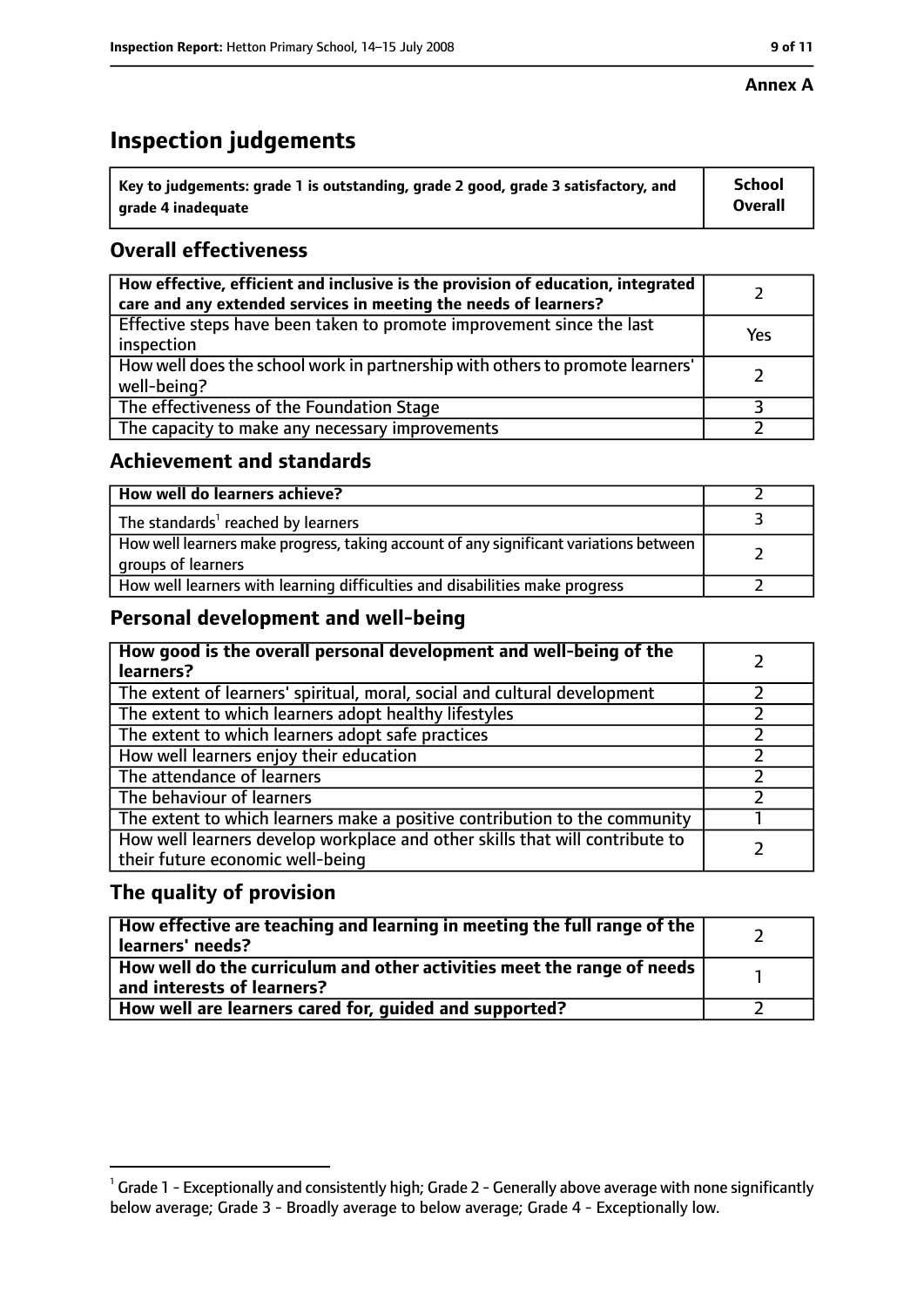### **Annex A**

## **Leadership and management**

| How effective are leadership and management in raising achievement<br>and supporting all learners?                                              |     |
|-------------------------------------------------------------------------------------------------------------------------------------------------|-----|
| How effectively leaders and managers at all levels set clear direction leading<br>to improvement and promote high quality of care and education |     |
| How effectively leaders and managers use challenging targets to raise standards                                                                 |     |
| The effectiveness of the school's self-evaluation                                                                                               |     |
| How well equality of opportunity is promoted and discrimination tackled so<br>that all learners achieve as well as they can                     |     |
| How effectively and efficiently resources, including staff, are deployed to<br>achieve value for money                                          | 7   |
| The extent to which governors and other supervisory boards discharge their<br>responsibilities                                                  | 7   |
| Do procedures for safequarding learners meet current government<br>requirements?                                                                | Yes |
| Does this school require special measures?                                                                                                      | No  |
| Does this school require a notice to improve?                                                                                                   | No  |